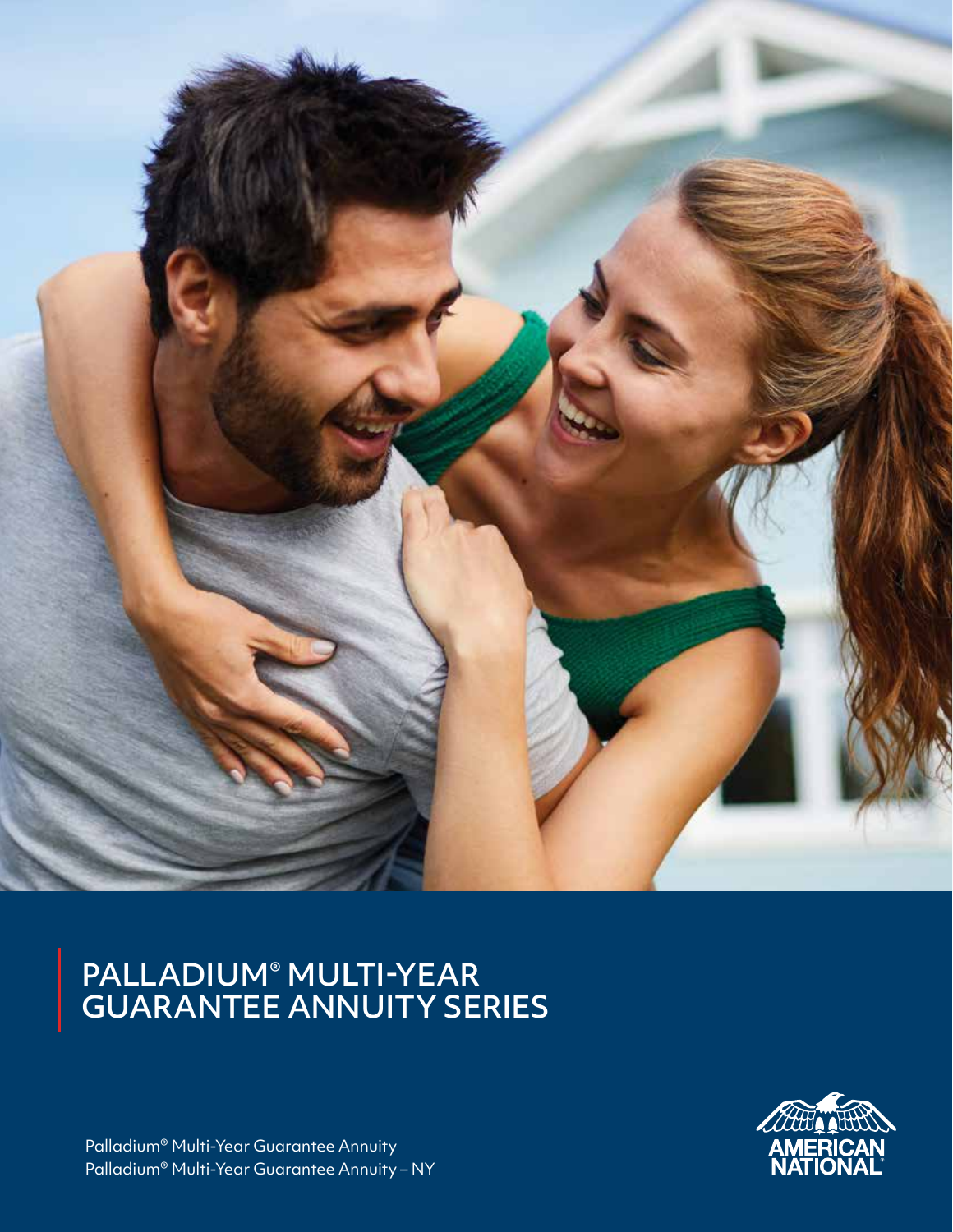# Only You Can Decide the Path to Financial Growth

### **Guaranteed Growth**

Palladium® Multi-Year Guarantee (MYG) Annuity may fit your financial needs if you desire an attractive fixed interest rate and the ability to grow your earnings on a tax-deferred basis. This single premium fixed deferred annuity allows you to choose from one of several guarantee periods and lock in a competitive accumulation interest rate for the period that fits your needs.

| <b>Guarantee</b><br><b>Periods</b> | <b>Palladium<sup>®</sup> MYG</b><br><b>Available</b><br><b>Guarantee Periods</b> |
|------------------------------------|----------------------------------------------------------------------------------|
| 3-Year                             | V                                                                                |
| 4-Year                             | V                                                                                |
| 5-Year                             | V                                                                                |
| 6-Year                             | V                                                                                |
| 7-Year                             | V                                                                                |
| 8-Year                             | V                                                                                |
| 9-Year                             | V                                                                                |
| 10-Year                            |                                                                                  |

#### **Available Guarantee Periods**

Palladium® MYG offers competitive banded premiums with favorable interest rate bonuses. With three different bands to choose from, this product gives you the flexibility to choose one that meets your financial needs.

| <b>Band 1</b> | \$5,000   | <b>No Bonus</b> |  |  |  |  |
|---------------|-----------|-----------------|--|--|--|--|
| <b>Band 2</b> | \$100,000 | 10 bps Bonus    |  |  |  |  |
| <b>Band 3</b> | \$250,000 | 25 bps Bonus    |  |  |  |  |

The Interest Rate Guarantee Periods listed above are subject to availability. Your agent can confirm which Interest Rate Guarantee Periods are currently available.

1) Information herein is not intended to be legal or tax advice. You should consult with your own attorney and tax advisor for your specific circumstance. 2) Tax-deferral puts you in charge of your income and taxes. Current U.S. tax law provides that earnings from an annuity are taxable only upon withdrawal as ordinary income. 3) Any withdrawals in excess of the surrender free amount are subject to surrender charges or market value adjustments. Withdrawals of earnings are subject to income tax. For earnings withdrawn prior to age 59½, a 10% federal tax penalty may apply. Withdrawals in CA and NY are interest only. 4) Terminal and Confinement Waivers are not available in California. Terminal Illness Waiver is not available in New York.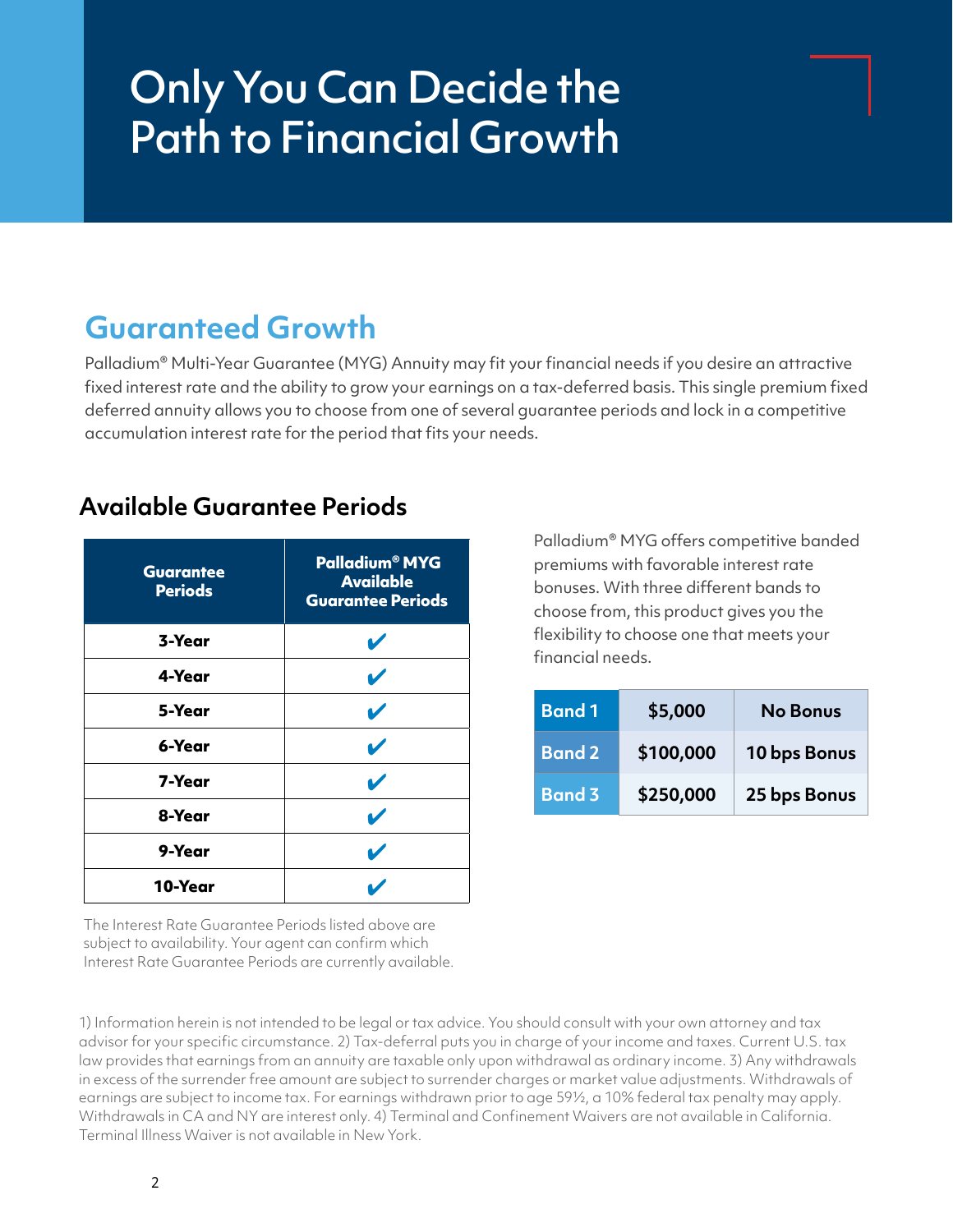### **Options After the Guarantee Period**

When the guarantee period you've chosen comes to an end, Palladium® MYG gives you flexibility and choice. At the end of your guarantee period, you can either:

- Withdraw all money without penalty during a special 30-day window, or
- Continue the annuity and earn an annual effective interest rate declared annually on the policy anniversary.

Should you decide to continue your annuity, your contract has a Minimum Guaranteed Interest Rate to assure annual growth in your annuity after the end of your guarantee period. This Minimum Guaranteed Interest Rate will be determined when your contract is issued and will remain the same for the life of the contract.

# **Control Your Taxes**

This product allows for tax-deferred growth until you need the money from your annuity.<sup>1</sup> While it is growing tax-deferred, you will receive compounded interest on the entire amount in the annuity and not on the after tax amount as you would with taxable products each year.<sup>2</sup>

# **Annual Effective Interest Rate**

It pays an annual "effective interest rate" based upon compounding of both the principal and interest. Interest will be credited to the annuity, compounded daily, based on a 365 day year. Any withdrawals, including interest-only withdrawals, will reduce the amount of interest credited to your contract.

# **Access to Your Money**

Withdrawal privileges offer peace of mind in knowing your money is not out of reach.

You can withdraw either:

- All interest earned in the first contract year
- Up to 10% during the first contract year free of surrender charges or market value  $adiv$ stments. $3$

Distributions can be taken monthly, quarterly, semi-annually, or annually. If you need more than the surrender charge-free amount, the amount in excess will be charged a surrender charge.

# **Access Your Money When You Need it Most**

For those unexpected health care events in your life, Palladium® MYG provides a Confinement Waiver, Terminal Illness Waiver, and a Disability Waiver that allows you to have access to your money without any surrender charges, any applicable market value adjustments, or excess interest deduction. All waivers may not be available in all states. However, any increase in the value of the annuity contract will be taxable as ordinary income, as would any withdrawals from a qualified contract.

## **Protect Your Assets for the Future**

You can name individual beneficiaries thereby bypassing probate and the expenses that go with it. Should you die, you can pass the full value of your Palladium® MYG to your beneficiary free of any surrender charges or additional expenses that could deplete your bequest.